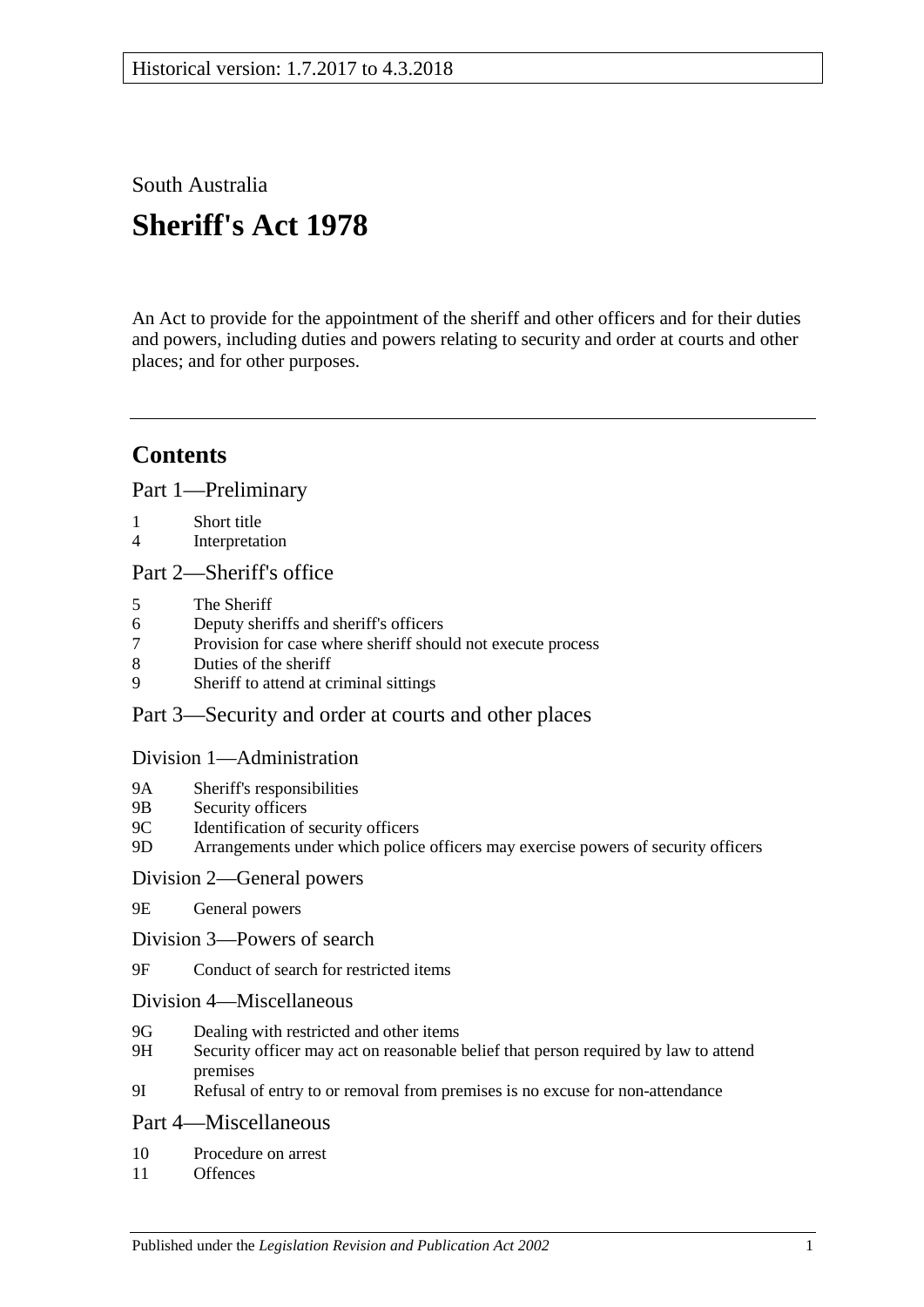#### **Sheriff's Act 1978—1.7.2017 to 4.3.2018 Contents**

- 12 [Immunity](#page-10-1)<br>14 Sheriff no
- 14 [Sheriff not disqualified from being justice of the peace](#page-10-2)<br>15 No licence required for the purpose of sheriff's sales
- 15 [No licence required for the purpose of sheriff's sales](#page-10-3)<br>15A Non-derogation
- [Non-derogation](#page-10-4)
- 16 [Regulations](#page-10-5)

[Legislative history](#page-12-0)

### <span id="page-1-0"></span>**The Parliament of South Australia enacts as follows:**

# **Part 1—Preliminary**

#### <span id="page-1-1"></span>**1—Short title**

This Act may be cited as the *Sheriff's Act 1978*.

#### <span id="page-1-2"></span>**4—Interpretation**

(1) In this Act, unless the contrary intention appears—

*Administrator* means the person for the time being holding or acting in the office of the State Courts Administrator under the *[Courts Administration Act](http://www.legislation.sa.gov.au/index.aspx?action=legref&type=act&legtitle=Courts%20Administration%20Act%201993) 1993*;

*court* means—

- (a) the Supreme Court; or
- (b) the District Court; or
- (ba) the Environment, Resources and Development Court; or
- (c) the Magistrates Court; or
- (d) the Youth Court of South Australia;

*judge* includes a magistrate or a justice;

#### *participating body* means—

- (a) a participating court within the meaning of the *[Courts Administration](http://www.legislation.sa.gov.au/index.aspx?action=legref&type=act&legtitle=Courts%20Administration%20Act%201993)  Act [1993](http://www.legislation.sa.gov.au/index.aspx?action=legref&type=act&legtitle=Courts%20Administration%20Act%201993)*;
- (b) a person or body declared by regulation to be a participating body;

*premises of a participating body* means any premises or place occupied by a participating body in connection with its operations (whether on a permanent or temporary basis) and includes any premises or place at which the body is conducting a view or inspection for the purposes of proceedings;

#### *principal officer*—

- (a) in relation to a participating body that is a participating court within the meaning of the *[Courts Administration Act](http://www.legislation.sa.gov.au/index.aspx?action=legref&type=act&legtitle=Courts%20Administration%20Act%201993) 1993*—means the judicial head of the participating court;
- (b) in relation to any other participating body—means the officer designated by regulation as the principal officer of the body for the purposes of this Act;

*proceedings* includes any form of inquiry, examination or proceeding conducted by or before a participating body;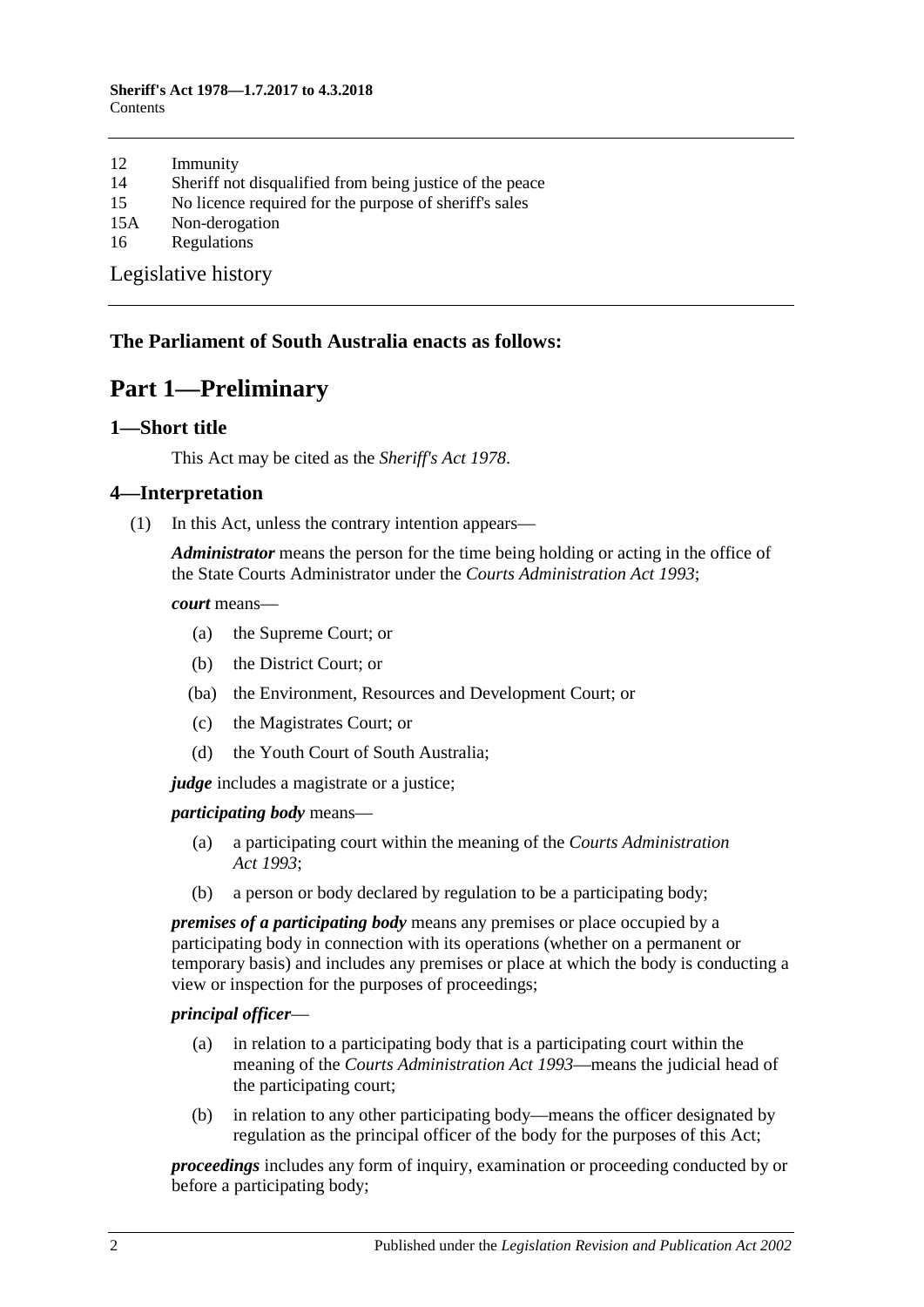*restricted item* means—

- (a) an explosive, an explosive device or an incendiary device;
- (b) a dangerous article, offensive weapon or prohibited weapon, in each case within the meaning of section 21A of the *[Summary Offences Act](http://www.legislation.sa.gov.au/index.aspx?action=legref&type=act&legtitle=Summary%20Offences%20Act%201953) 1953*;
- (ba) a firearm within the meaning of the *[Firearms Act](http://www.legislation.sa.gov.au/index.aspx?action=legref&type=act&legtitle=Firearms%20Act%202015) 2015*;
- (c) an item that a person is prohibited from using or possessing while on the premises (or a particular part of the premises) of a participating body by rules of the body or by direction of the body or a member of the body given generally or in a specific case;
- (d) any other item that is reasonably capable of being used to jeopardise the security of persons or property or the orderly conduct of proceedings;

*security officer* means—

- (a) the sheriff;
- (b) a deputy sheriff;
- (c) a sheriff's officer appointed by the sheriff to be a security officer;
- (d) a police officer authorised in accordance with an arrangement under [section](#page-5-0) 9D to exercise the powers of a security officer.
- (2) For the purposes of this Act, a person is required by law to attend the premises of a participating body if, and only if—
	- (a) the person is brought to the premises in lawful custody; or
	- (b) the person attends the premises as required by the terms or conditions of a bail agreement; or
	- (c) the person attends the premises in obedience to an order, summons, subpoena, or any other process having the same effect as a summons or subpoena, made or issued by the participating body or a member or officer of the participating body; or
	- (d) the person attends the premises in obedience to a summons under the *[Juries](http://www.legislation.sa.gov.au/index.aspx?action=legref&type=act&legtitle=Juries%20Act%201927)  Act [1927](http://www.legislation.sa.gov.au/index.aspx?action=legref&type=act&legtitle=Juries%20Act%201927)*.

# <span id="page-2-0"></span>**Part 2—Sheriff's office**

#### <span id="page-2-1"></span>**5—The Sheriff**

- (1) There will be a sheriff.
- (2) The sheriff will be an officer of the Supreme Court.
- (3) The sheriff will be appointed under the *[Courts Administration Act](http://www.legislation.sa.gov.au/index.aspx?action=legref&type=act&legtitle=Courts%20Administration%20Act%201993) 1993*.
- (4) A person cannot be appointed as sheriff, nor can a person holding that office be dismissed or reduced in status after appointment, except on the recommendation, or with the concurrence, of the Chief Justice of the Supreme Court.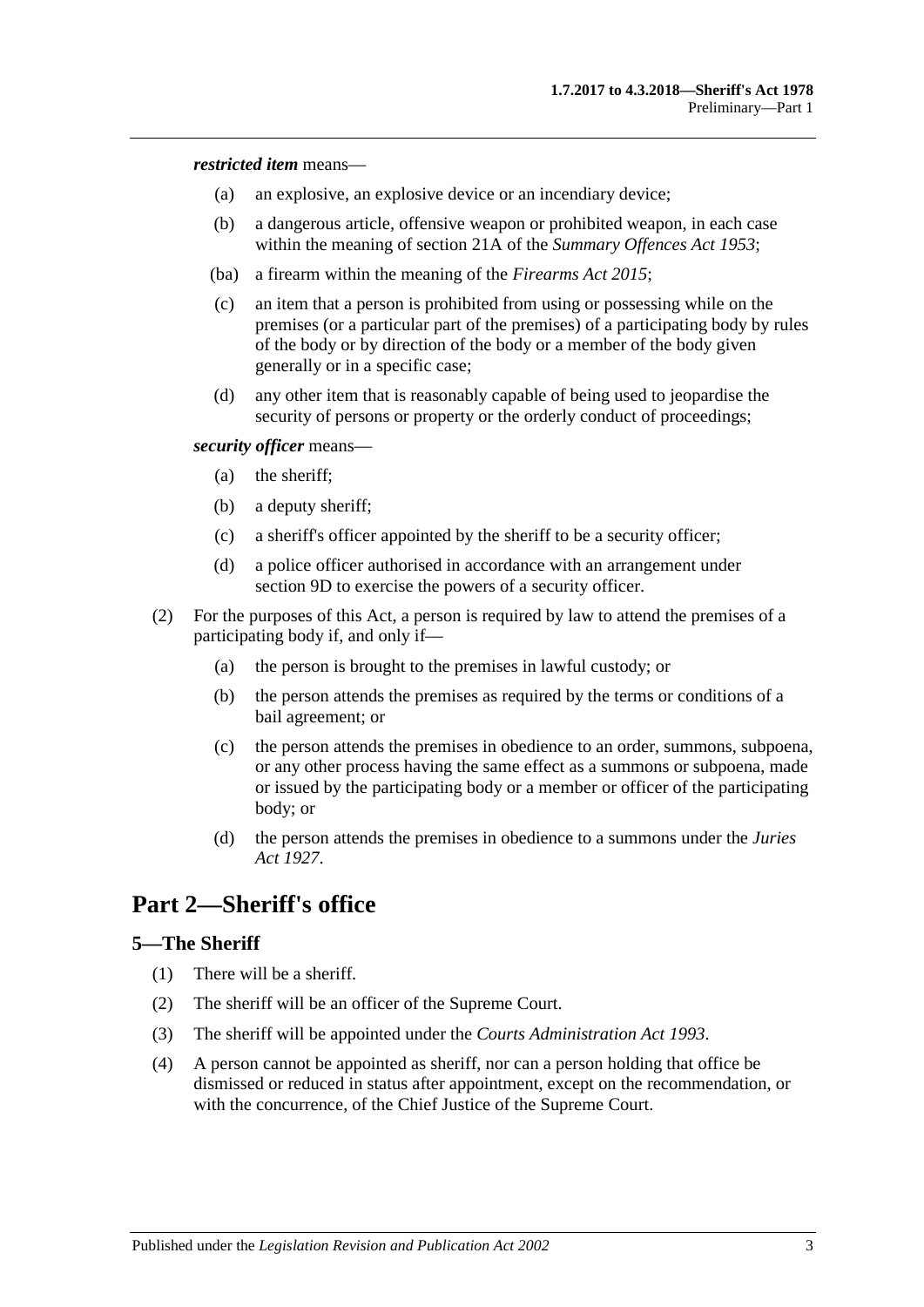### <span id="page-3-0"></span>**6—Deputy sheriffs and sheriff's officers**

- (1) There will be such deputy sheriffs and sheriff's officers (appointed under the *[Courts](http://www.legislation.sa.gov.au/index.aspx?action=legref&type=act&legtitle=Courts%20Administration%20Act%201993)  [Administration Act](http://www.legislation.sa.gov.au/index.aspx?action=legref&type=act&legtitle=Courts%20Administration%20Act%201993) 1993*) as are necessary to assist the sheriff in the performance of his or her duties.
- (2) A person cannot be appointed as a deputy sheriff or sheriff's officer, nor can a person so appointed be dismissed or reduced in status after appointment, except on the recommendation, or with the concurrence, of the sheriff.
- <span id="page-3-3"></span>(3) The sheriff may, by instrument in writing, appoint any person to be a deputy sheriff or sheriff's officer—
	- (a) for the purposes of a particular proceeding; or
	- (b) for the period specified in the instrument.
- (4) A person appointed under [subsection](#page-3-3) (3) is not, by virtue of that appointment, a Public Service employee and is to be appointed on terms and conditions approved by the State Courts Administration Council.
- (5) A deputy sheriff has, in relation to any matter within the scope of his or her appointment, the powers, duties and immunities of the sheriff, but is subject to direction by the sheriff.

#### <span id="page-3-4"></span><span id="page-3-1"></span>**7—Provision for case where sheriff should not execute process**

- (1) Where—
	- (a) the sheriff is unable, for any reason, to carry out any duties; or
	- (b) it is for any other reason expedient to exercise the powers conferred by this subsection,

a court or a judge may appoint a fit and proper person to execute any process, or to carry out the duties of the sheriff in relation to any matter.

- <span id="page-3-5"></span>(2) Where—
	- (a) any process is directed against the sheriff; or
	- (b) it is otherwise improper for the sheriff to execute any process,

the court or a judge may appoint any fit and proper person to execute that process.

(3) A person appointed pursuant to [subsection](#page-3-4) (1) or [\(2\)](#page-3-5) has, in relation to any matter within the scope of the person's appointment, the powers, duties and immunities of the sheriff.

#### <span id="page-3-2"></span>**8—Duties of the sheriff**

The sheriff must—

- (a) execute or cause to be executed all process, civil or criminal, directed to the sheriff by a court; and
- (b) perform all other duties imposed on the sheriff by or under an Act; and
- (c) observe and carry out any direction of a court.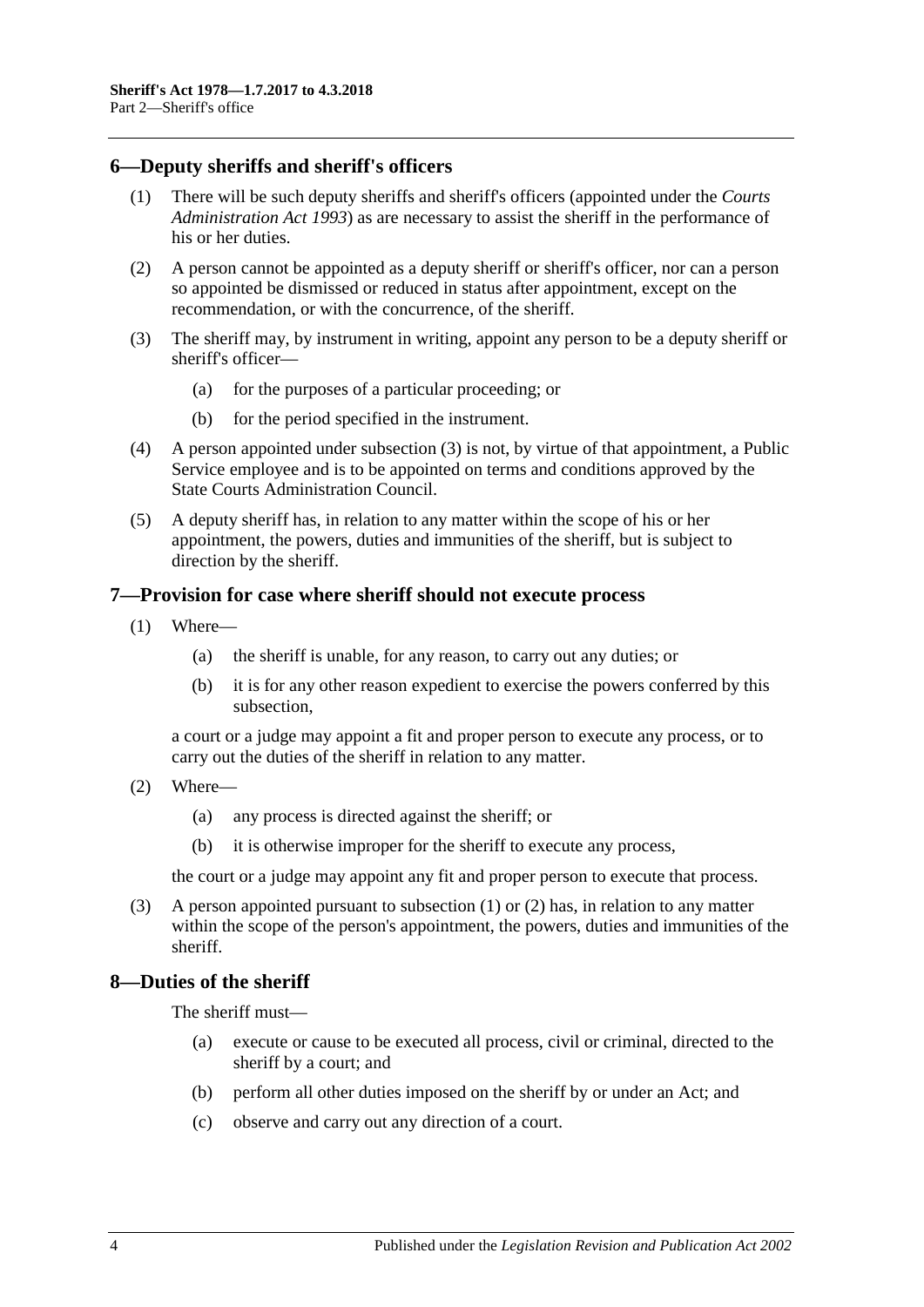#### <span id="page-4-0"></span>**9—Sheriff to attend at criminal sittings**

- (1) The sheriff must—
	- (a) attend personally; or
	- (b) cause one of the sheriff's officers to attend,

any criminal session of a court.

- (2) The sheriff must, at the request of a court—
	- (a) attend personally; or
	- (b) cause one of the sheriff's officers to attend,

any sittings of that court.

# <span id="page-4-1"></span>**Part 3—Security and order at courts and other places**

### <span id="page-4-2"></span>**Division 1—Administration**

#### <span id="page-4-3"></span>**9A—Sheriff's responsibilities**

The sheriff is responsible to the principal officer of a participating body for providing assistance in the maintenance of security and orderly conduct at the premises of the body.

#### <span id="page-4-6"></span><span id="page-4-4"></span>**9B—Security officers**

- (1) The sheriff may appoint sheriff's officers as security officers.
- (2) An appointment under [subsection](#page-4-6) (1) may be made subject to conditions limiting the powers exercisable by the security officer.
- (3) The sheriff may, by notice in writing to a security officer—
	- (a) vary or revoke a condition of the appointment or impose a condition; or
	- (b) revoke the appointment.
- (4) If a person appointed as a security officer ceases to be a sheriff's officer, the person's appointment as a security officer is revoked.

### <span id="page-4-5"></span>**9C—Identification of security officers**

- (1) A security officer appointed by the sheriff must be issued with an identity card in a form approved by the Administrator—
	- (a) containing a photograph of the person and the person's name or a unique identification code; and
	- (b) stating that the person is a security officer under this Act.
- (2) If the powers of a security officer have been limited by condition, the identity card must contain a statement of those limitations.
- (3) A security officer must, at the request of a person in relation to whom the officer intends to exercise any powers under this Act or any other Act, produce his or her identity card for inspection by the person.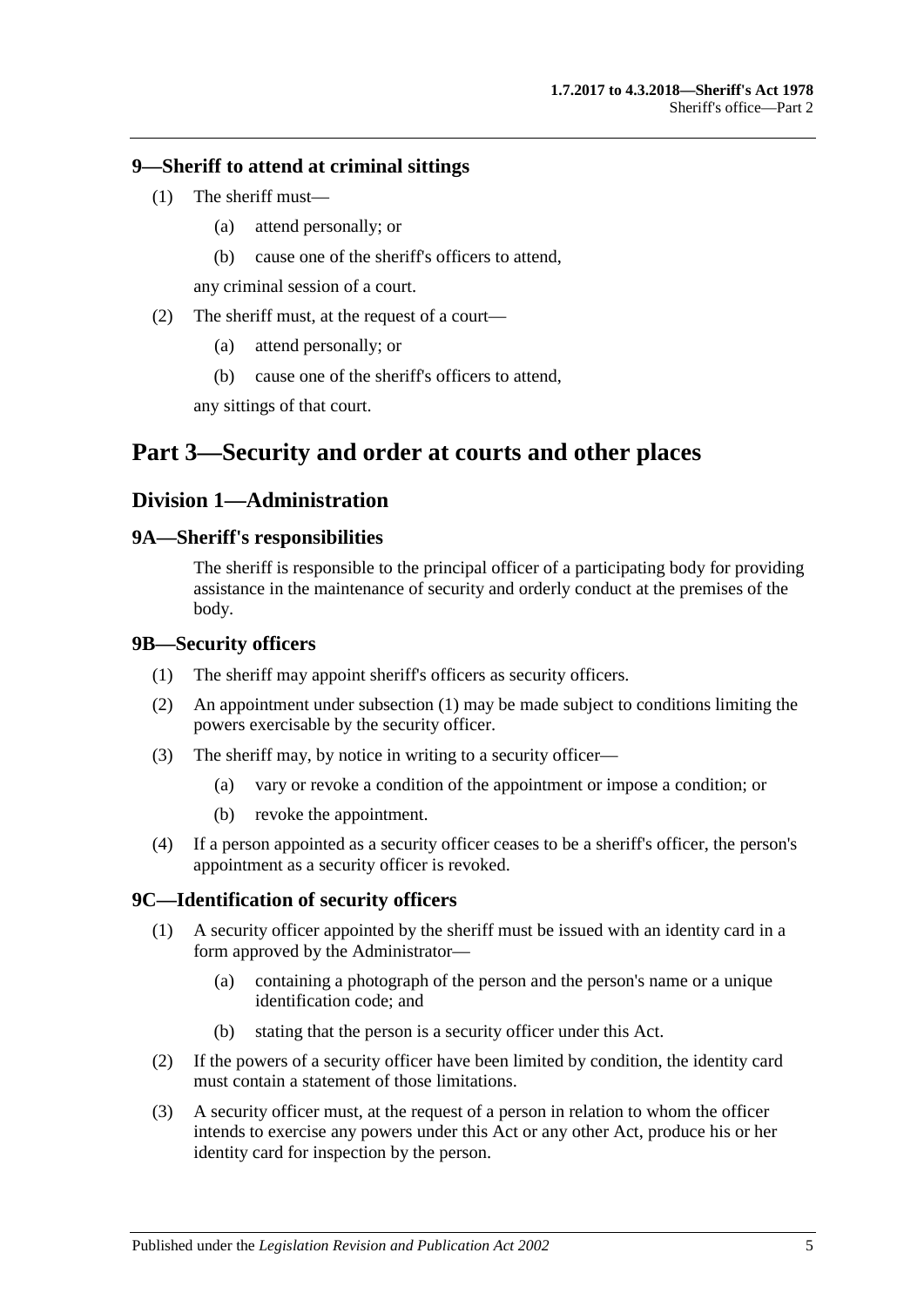(4) If a person in possession of an identity card issued to the person under this section ceases to be a security officer, the person must forthwith return the identity card to the sheriff.

Maximum penalty: \$1 250.

### <span id="page-5-0"></span>**9D—Arrangements under which police officers may exercise powers of security officers**

- <span id="page-5-3"></span>(1) The sheriff may enter into an arrangement with the Commissioner of Police under which police officers are authorised (without appointment) to exercise the powers of security officers on a temporary basis.
- (2) In exercising powers pursuant to such an arrangement, a police officer is responsible to the sheriff.
- (3) In any proceedings an apparently genuine document purporting to be a certificate of the sheriff certifying that a specified police officer was authorised for a specified period or at a specified time or in specified circumstances to exercise the powers of a security officer in accordance with an arrangement under [subsection](#page-5-3) (1) constitutes proof, in the absence of proof to the contrary, of the matters so certified.

# <span id="page-5-1"></span>**Division 2—General powers**

### <span id="page-5-2"></span>**9E—General powers**

- <span id="page-5-4"></span>(1) A security officer may, subject to the conditions of the officer's appointment, exercise the following powers:
	- (a) the officer may give a person on or within the precincts of the premises of a participating body reasonable directions for the purposes of maintaining or restoring security or orderly conduct at the premises or for securing the safety of any person arriving at, attending or departing from the premises;
	- (b) if a person refuses to comply with a direction given under [paragraph](#page-5-4) (a) or a person on or within the precincts of the premises of a participating body is behaving in an unlawful manner, the officer may—
		- (i) refuse the person entry to or remove the person from the premises or part of the premises of the participating body using only such force as is reasonably necessary for the purpose; or
		- (ii) cause the person to be detained and handed over into the custody of a police officer as soon as reasonably practicable;
	- (c) the officer may assist in bringing a person who is in lawful custody to the premises of a participating body, or in taking a person who is in lawful custody from the premises of a participating body to a place at which the person is being or is to be detained;
	- (d) the officer may take into custody a person who is on the premises of a participating body and whose release on bail is revoked by the body;
	- (e) the officer may keep in custody a person who is on the premises of a participating body and who is in lawful custody or surrenders himself or herself into the custody of the body;
	- (f) the officer may, without warrant, arrest a person who—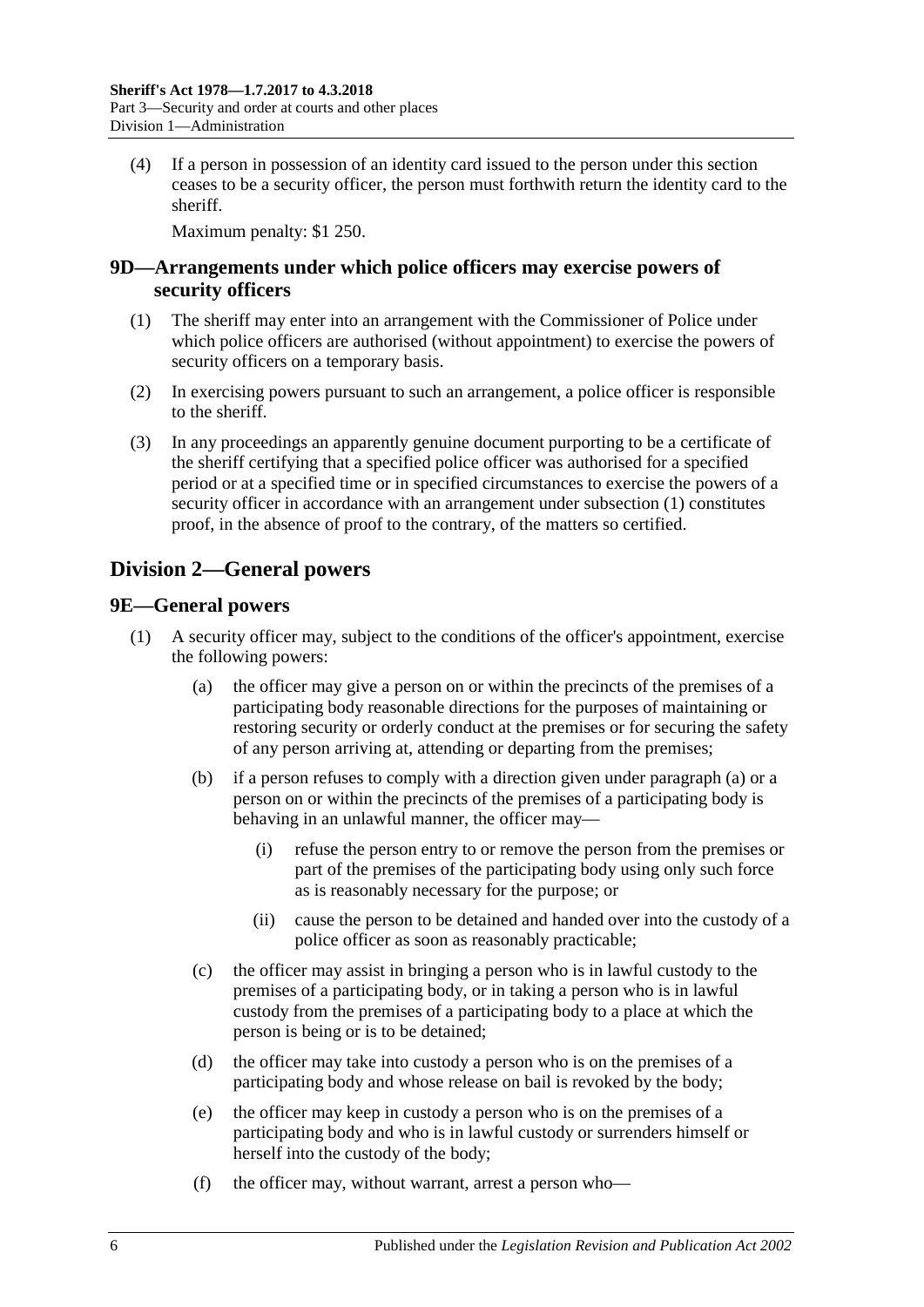- (i) escapes from the custody of a security officer; or
- (ii) appears to have escaped from lawful custody while on, or being brought to or taken from, the premises of a participating body;
- (g) the officer may, at the direction of a participating body or a member of a participating body—
	- (i) keep in custody any person who is to appear before the body and who is on the premises of the body;
	- (ii) restrain a person appearing before the body or take other action for the purposes of maintaining or restoring security or orderly conduct in proceedings before the body;
- <span id="page-6-2"></span>(h) if specified persons are not entitled to attend proceedings before a participating body or the proceedings are not open to the public—
	- (i) the officer may require any person on or about to enter a part of the premises of a participating body where the proceedings are being or are to be conducted to provide information reasonably required for the purposes of determining whether the person is entitled to attend the proceedings; and
	- (ii) if a person refuses to comply with a requirement under [subparagraph](#page-6-2) (i) or the officer believes on reasonable grounds that a person is not entitled to attend the proceedings, the officer may refuse the person entry to or remove the person from the premises of the participating body, or the part of the premises where the proceedings are being or are to be conducted, using only such force as is reasonably necessary for the purpose.
- (2) A person who refuses to comply with a direction of a security officer given under [subsection](#page-5-4)  $(1)(a)$  is guilty of an offence.

Maximum penalty: \$2 500 or imprisonment for 6 months.

### <span id="page-6-0"></span>**Division 3—Powers of search**

#### <span id="page-6-4"></span><span id="page-6-1"></span>**9F—Conduct of search for restricted items**

- <span id="page-6-6"></span><span id="page-6-5"></span><span id="page-6-3"></span>(1) A security officer may, subject to the conditions of the officer's appointment, exercise the following powers in relation to a person who is on or about to enter the premises of a participating body:
	- (a) the officer may require the person—
		- (i) to submit to a search of the person for the presence of restricted items by means of a scanning device;
		- (ii) to allow the person's possessions to be searched for the presence of restricted items by means of a scanning device or by a physical search;
		- (iii) to do anything reasonably necessary for the purposes of a search under this paragraph;
	- (b) the officer may require the person to inform the officer whether or not the person is required by law to attend the premises;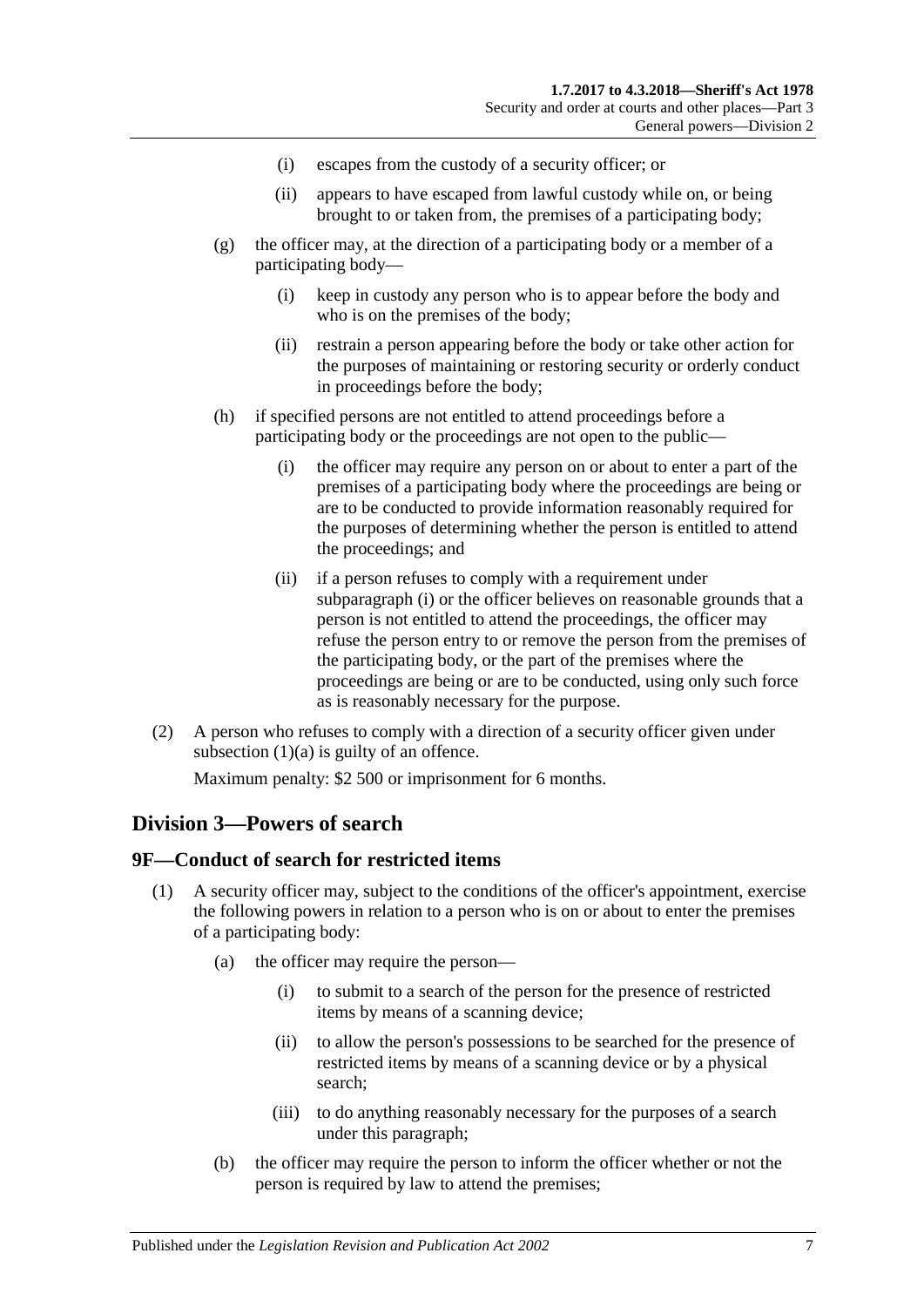- (c) if the person is required by law to attend the premises, the officer may require the person—
	- (i) to submit to a physical search of the person for the presence of restricted items;
	- (ii) to do anything reasonably necessary for the purposes of the search;
- <span id="page-7-0"></span>(d) if there are reasonable grounds for suspecting that a restricted item is in the clothing or on the body of the person, the officer may require the person—
	- (i) to produce the item for inspection;
	- (ii) to submit to a physical search of the person for the presence of restricted items;
	- (iii) to do anything reasonably necessary for the purposes of the search.
- <span id="page-7-1"></span>(2) The following provisions apply to a search of a person by means of a scanning device carried out under this section:
	- (a) the search must be conducted by use of an electronic or mechanical scanning device designed to be used without coming into contact with the body of the person the subject of the search;
	- (b) without limiting the requirements that may be made under [subsection](#page-6-3)  $(1)(a)(iii)$ , the person may be required–
		- (i) to remove all items from the pockets of the person's clothing; or
		- (ii) to adopt certain postures;
	- (c) the person cannot be required to remove clothing or to open his or her mouth and nothing may be introduced into an orifice of the person's body;
	- (d) the search must be carried out expeditiously and in a manner that avoids undue humiliation of the person.
- (3) The following provisions apply to a search of possessions by means of a scanning device, or by a physical search, carried out under this section:
	- (a) without limiting the requirements that may be made under [subsection](#page-6-3)  $(1)(a)(iii)$ , the person may be required—
		- (i) to hand over bags or possessions to the officer; or
		- (ii) to open bags or other possessions or to allow bags or other possessions to be opened;
	- (b) the search must be carried out expeditiously.
- (4) The following provisions apply to a physical search of a person carried out under this section:
	- (a) without limiting the requirements that may be made under [subsection](#page-7-0)  $(1)(c)(ii)$  or  $(d)(iii)$ , the person may be required—
		- (i) to remove all items from the pockets of the person's clothing; or
		- (ii) to open his or her mouth; or
		- (iii) to adopt certain postures; or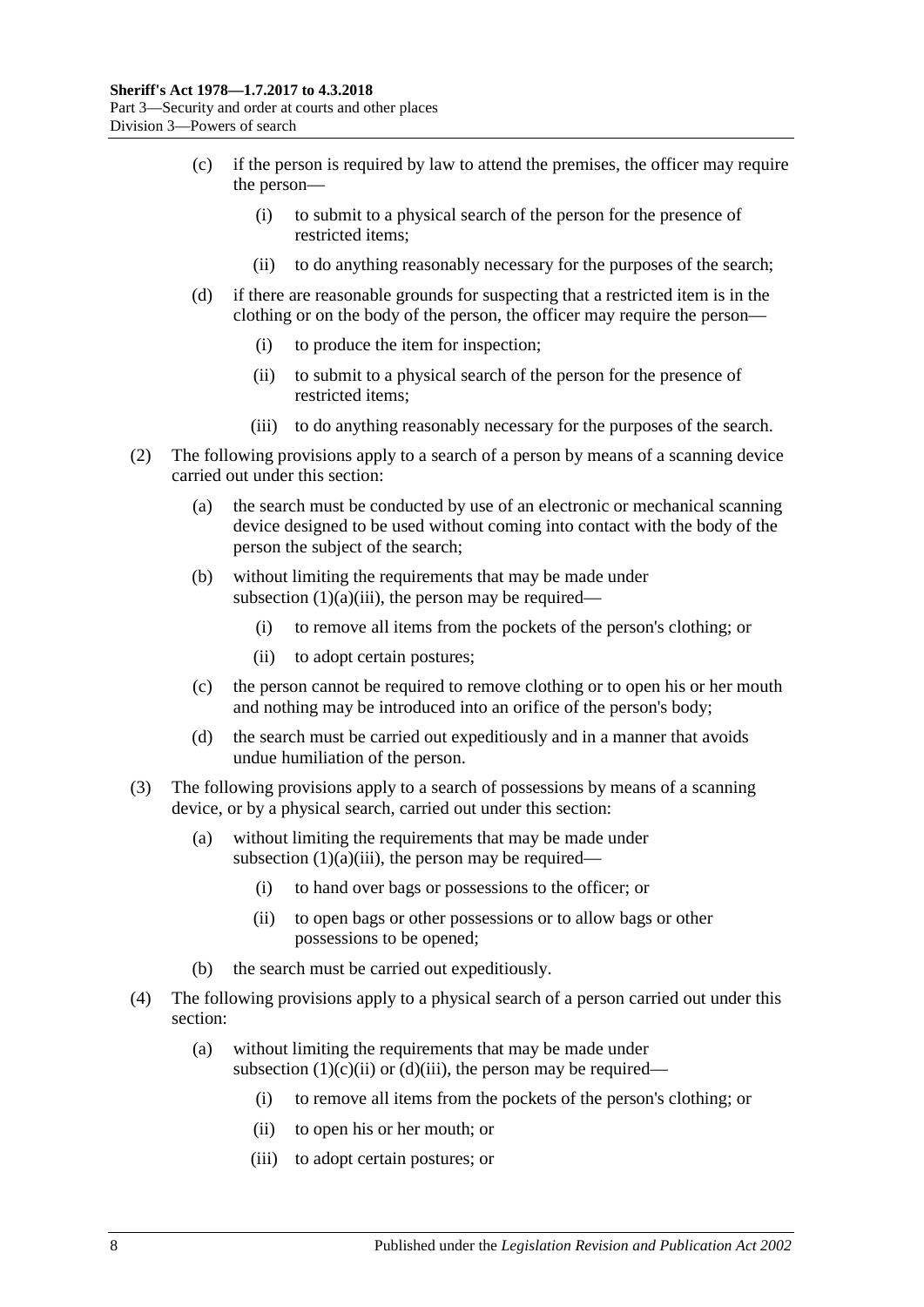- (iv) to remove outer clothing including footwear and headwear; or
- (v) to submit to being frisked;
- (b) the person cannot be required to remove inner clothing or underwear and nothing may be introduced into an orifice (including the mouth) of the person's body;
- (c) except in circumstances where it is not practicable—
	- (i) at least two persons (apart from the person being searched) must be present at all times during the search; and
	- (ii) the search of the person must be carried out by an officer of the same sex as the person;
- (d) the search must be carried out expeditiously and in a manner that avoids undue humiliation of the person and, as far as reasonably practicable, avoids offending cultural values or religious beliefs genuinely held by the person.
- (5) If a person does not comply with a requirement made under [subsection](#page-6-4) (1), a security officer may—
	- (a) in the case of a person who is required by law to attend the premises—
		- (i) refuse the person entry to or remove the person from the premises or part of the premises, using only such force as is reasonably necessary for the purpose; or
		- (ii) detain the person and apply reasonable force to secure compliance with the requirement or to remove an item required to be produced (but force cannot be applied to open the person's mouth, or to remove anything from the person's mouth, except by or under the supervision of a registered medical practitioner);
	- (b) in any other case—refuse the person entry to or remove the person from the premises or part of the premises, using only such force as is reasonably necessary for the purpose.
- (6) Failure of a person to comply with a requirement made under [subsection](#page-6-5)  $(1)(a)$  does not of itself constitute grounds for suspecting that there is a restricted item in the clothing or on the body of the person.
- (7) If a person refuses to comply with a requirement made under [subsection](#page-6-6)  $(1)(b)$ , the person will be taken, for the purposes of this Part, to be required by law to attend the premises whether or not that is in fact the case.

### <span id="page-8-0"></span>**Division 4—Miscellaneous**

#### <span id="page-8-2"></span><span id="page-8-1"></span>**9G—Dealing with restricted and other items**

If a security officer finds, in the possession of a person who is on or about to enter the premises of a participating body—

- (a) a restricted item; or
- <span id="page-8-3"></span>(b) an item that the officer believes on reasonable grounds to be a restricted item; or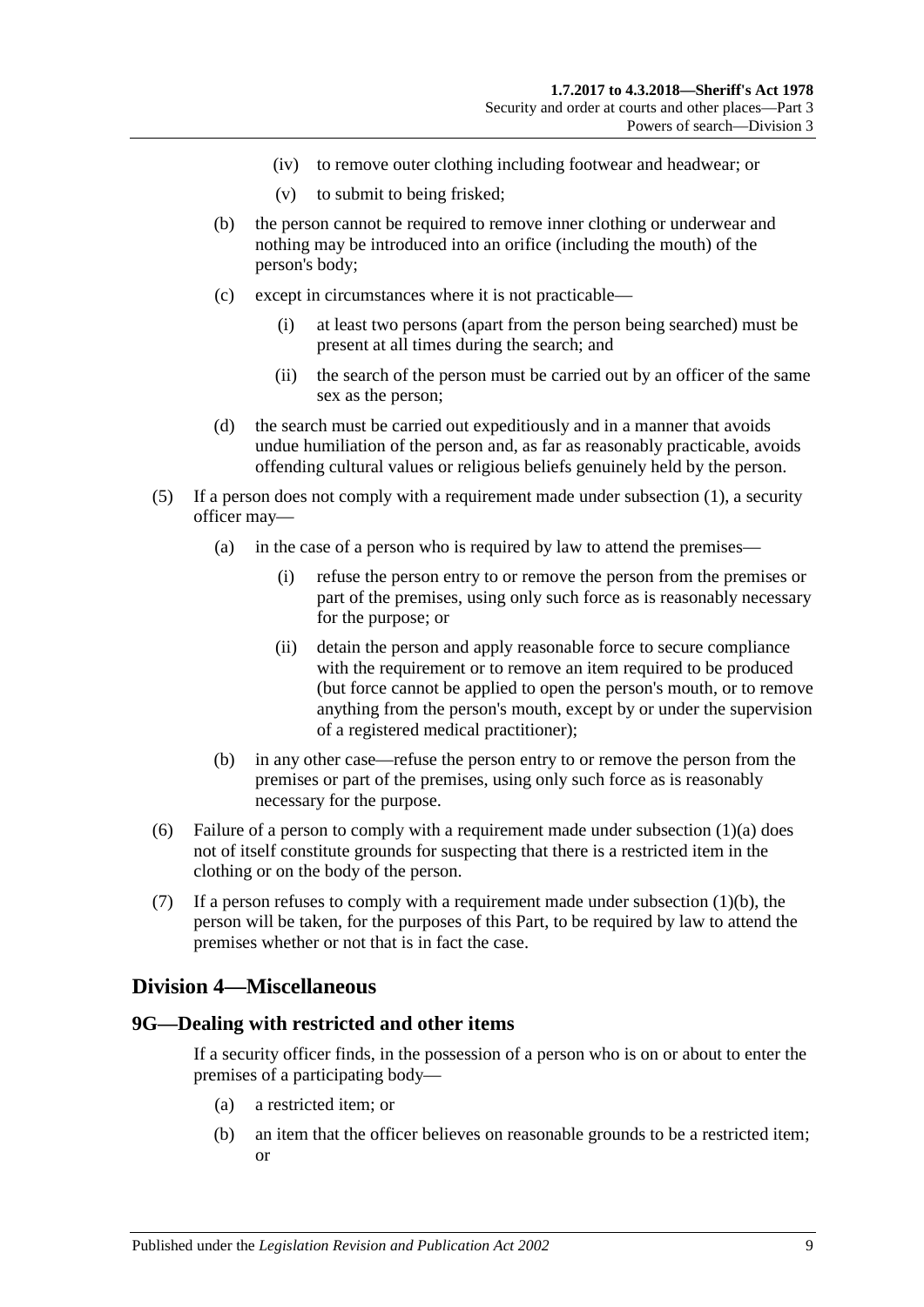(c) an item that the officer believes on reasonable grounds to be in the unlawful possession of the person,

<span id="page-9-4"></span>the following provisions apply:

- (d) the officer may refuse the person entry to or remove the person from the premises or part of the premises, using only such force as is reasonably necessary for the purpose;
- (e) the officer may, where the person is in possession of an item referred to in [paragraph](#page-9-4) (c), cause the person and the item to be detained and handed over into the custody of a police officer as soon as reasonably practicable;
- <span id="page-9-5"></span>(f) the officer may require the person to surrender the item;
- (g) if a person who is required by law to attend the premises refuses to comply with a requirement made under [paragraph](#page-9-5) (f), the officer may apply reasonable force to remove the item from the person's possession;
- (h) if an item is so surrendered or removed, the officer must—
	- (i) in the case of an item referred to in [paragraph](#page-8-2) (a) o[r \(b\),](#page-8-3) cause it to be held in safe keeping while the person is on the premises;
	- (ii) in the case of an item referred to in [paragraph](#page-9-4) (c), cause the item to be handed over into the custody of a police officer as soon as reasonably practicable, together with any relevant information the officer may have.

## <span id="page-9-0"></span>**9H—Security officer may act on reasonable belief that person required by law to attend premises**

If a security officer believes on reasonable grounds that a person is required by law to attend the premises of a participating body, nothing done by the officer in relation to the person in the exercise or purported exercise of powers under this Part is rendered unlawful by reason of the fact that the person is not required by law to attend those premises.

## <span id="page-9-1"></span>**9I—Refusal of entry to or removal from premises is no excuse for non-attendance**

The fact that a person is lawfully refused entry to, or removed from, premises or a part of premises under this Part is not, for the purposes of any Act or law, an excuse for non-compliance with a requirement or undertaking to attend the premises.

# <span id="page-9-2"></span>**Part 4—Miscellaneous**

### <span id="page-9-3"></span>**10—Procedure on arrest**

Subject to any other Act, a person arrested by the sheriff, a deputy sheriff or a sheriff's officer pursuant to a process issued by a participating body, a member or officer of a participating body or a justice must be brought before the body specified in the process as soon as reasonably practicable and may be detained until that happens.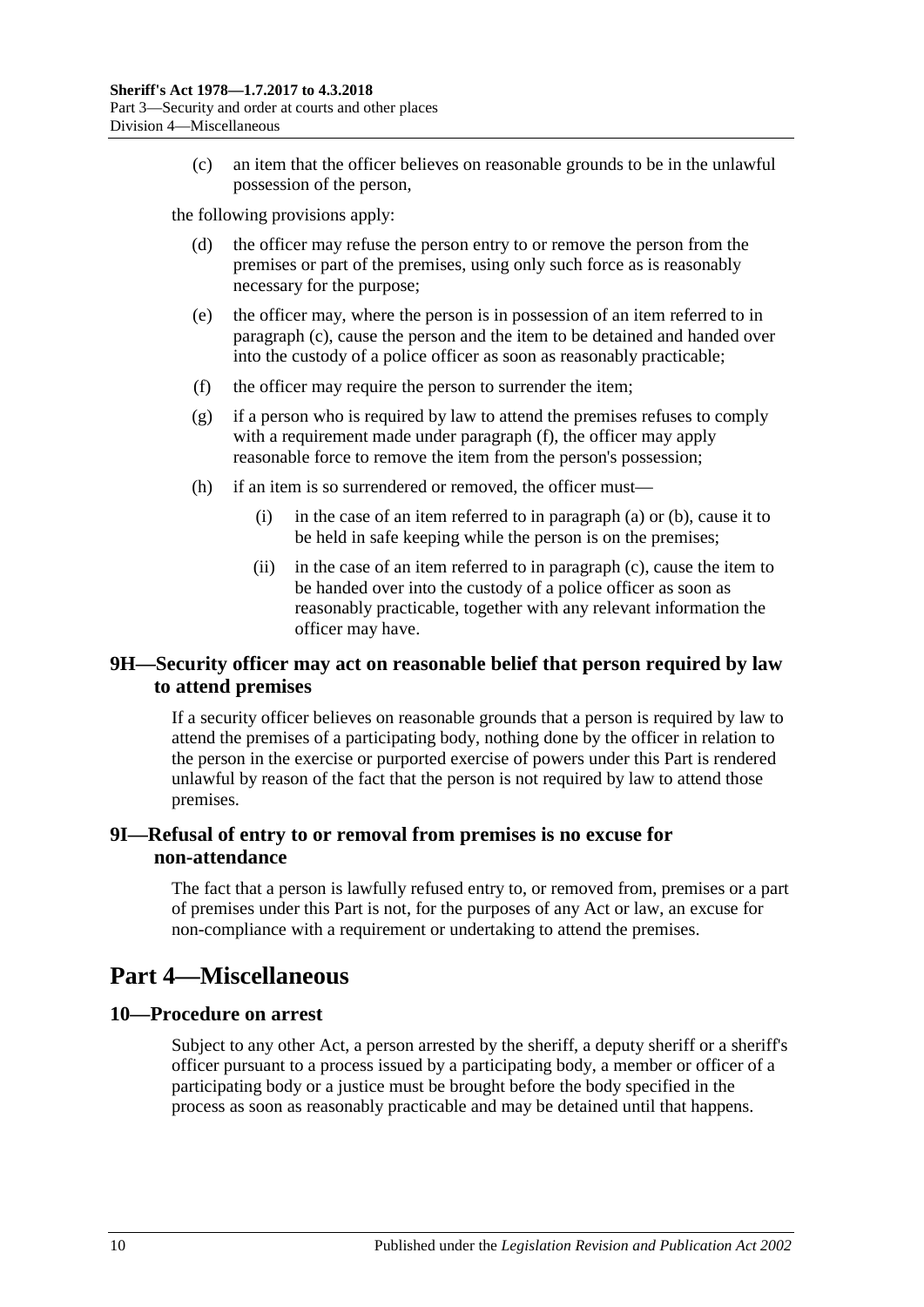#### <span id="page-10-6"></span><span id="page-10-0"></span>**11—Offences**

(1) A person who hinders or obstructs the sheriff, a deputy sheriff, a sheriff's officer, or a person assisting the sheriff, a deputy sheriff or a sheriff's officer in the performance or exercise of functions or powers conferred by this or any other Act (including powers conferred on a person in the capacity of security officer) is guilty of an offence.

Maximum penalty: \$2 500 or 6 months imprisonment.

- <span id="page-10-7"></span>(2) The sheriff, a deputy sheriff or a sheriff's officer, may arrest any person who commits an offence under [subsection](#page-10-6) (1).
- (3) A person arrested under [subsection](#page-10-7) (2) must be handed over into the custody of a police officer as soon as reasonably practicable and may be detained until that happens.
- (5) A person who falsely represents, by words or conduct, that he or she is the sheriff, a deputy sheriff, a sheriff's officer or a security officer, is guilty of an offence. Maximum penalty: \$2 500 or 6 months imprisonment.

#### <span id="page-10-1"></span>**12—Immunity**

- (1) Subject to this section, civil liability for any wrongful or negligent act or omission of the sheriff, a deputy sheriff or a sheriff's officer in the course of carrying out duties assigned by or under this Act will be determined in accordance with the law of torts.
- <span id="page-10-8"></span>(2) The sheriff, a deputy sheriff or a sheriff's officer incurs no personal liability in tort for any act or omission in the course of carrying out those duties.
- (3) Any action or claim to which the sheriff, a deputy sheriff or a sheriff's officer would, but for [subsection](#page-10-8) (2), be liable lies against the Crown.

#### <span id="page-10-2"></span>**14—Sheriff not disqualified from being justice of the peace**

The sheriff is not disqualified, by reason of the sheriff's office, from appointment as a justice of the peace.

#### <span id="page-10-3"></span>**15—No licence required for the purpose of sheriff's sales**

No licence or other authority is required under any Act by the sheriff, a deputy sheriff or a sheriff's officer for the purpose of selling real or personal property (by auction or otherwise) in pursuance of the process of a court.

#### <span id="page-10-4"></span>**15A—Non-derogation**

Nothing in this Act derogates from the powers of the sheriff or a participating body under any other Act or law.

#### <span id="page-10-10"></span><span id="page-10-5"></span>**16—Regulations**

- (1) The Governor may make such regulations as are contemplated by, or necessary or expedient for the purposes of, this Act.
- (2) Subject to [subsection](#page-10-9) (3), a regulation may only be made on the recommendation of the State Courts Administration Council.
- <span id="page-10-9"></span>(3) The recommendation of the State Courts Administration Council is not required for a regulation made under [subsection](#page-11-0) (4)(b).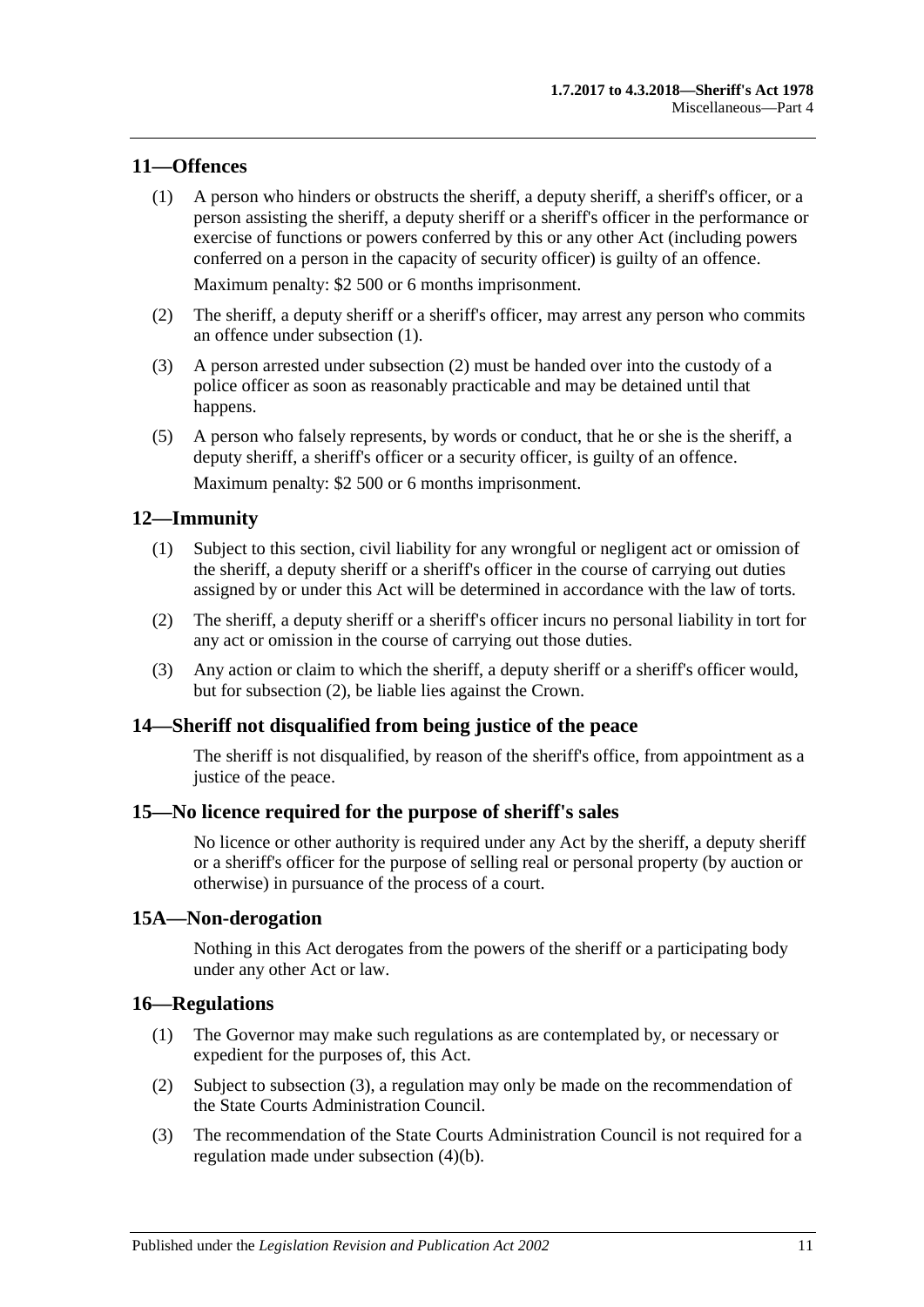- <span id="page-11-0"></span>(4) Without limiting the generality of [subsection](#page-10-10) (1), the regulations may—
	- (a) regulate the performance of the duties of the sheriff; and
	- (ab) regulate the performance of the duties of security officers or otherwise regulate matters relating to security or orderly conduct at the premises of participating bodies; and
	- (ac) provide for the safe keeping of items surrendered or removed from a person's possession under this Act and for the disposal of any such items that remain unclaimed; and
	- (b) prescribe, and provide for the recovery of, fees and expenses payable to the sheriff in relation to the execution of process, the service of documents and any other duty of the sheriff under this Act or any other Act; and
	- (c) provide for the settlement of disputes as to the amount payable in any case; and
	- (d) provide for the giving of security for the payment of fees; and
	- (e) prescribe conditions on which property seized in execution may be withdrawn from sale; and
	- (f) impose fines, not exceeding \$2 500, for offences against the regulations.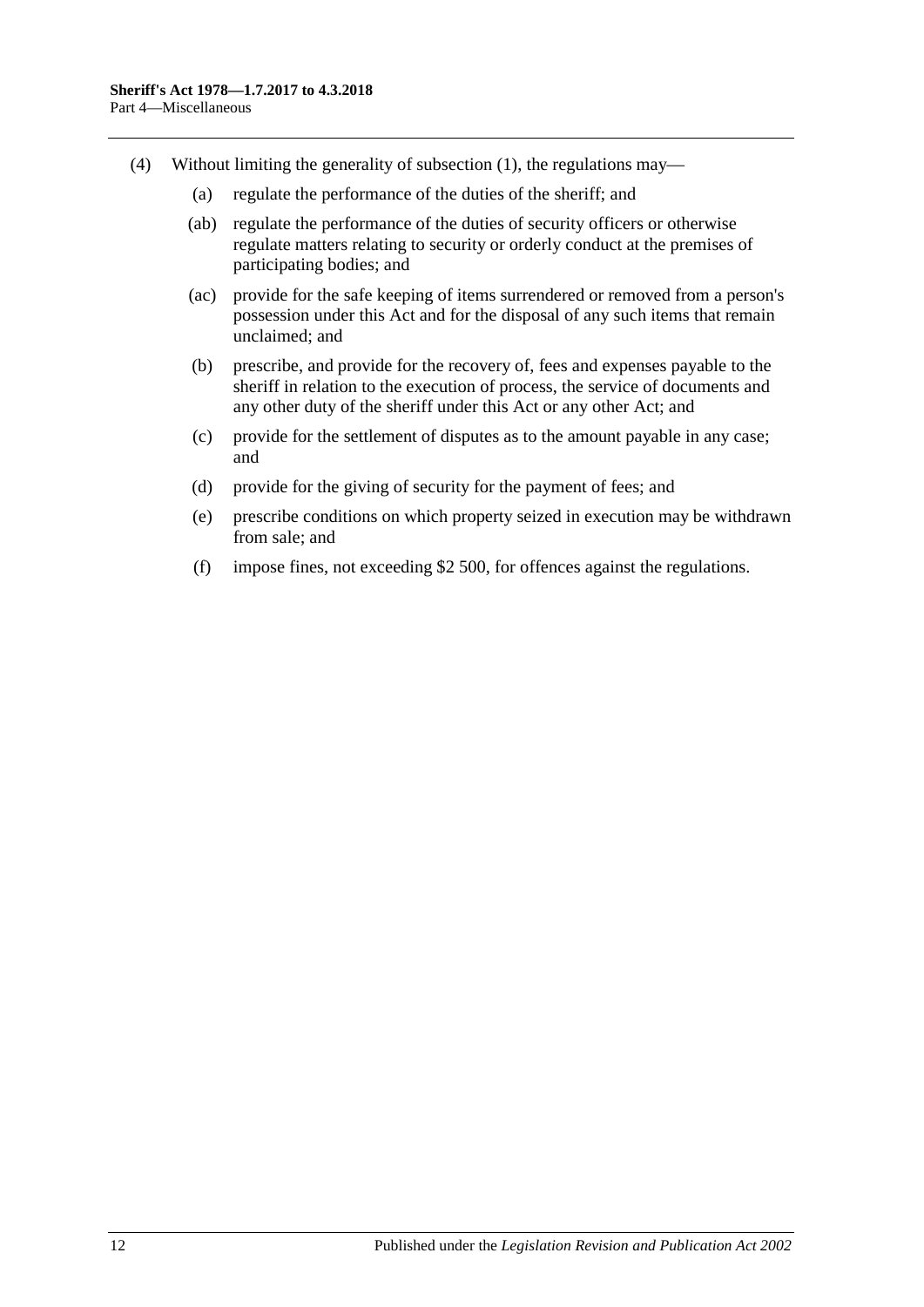# <span id="page-12-0"></span>**Legislative history**

# **Notes**

- Amendments of this version that are uncommenced are not incorporated into the text.
- Please note—References in the legislation to other legislation or instruments or to titles of bodies or offices are not automatically updated as part of the program for the revision and publication of legislation and therefore may be obsolete.
- Earlier versions of this Act (historical versions) are listed at the end of the legislative history.
- For further information relating to the Act and subordinate legislation made under the Act see the Index of South Australian Statutes or www.legislation.sa.gov.au.

# **Legislation amended by principal Act**

The *Sheriff's Act 1978* amended the following:

*Supreme Court Act 1935*

# **Principal Act and amendments**

New entries appear in bold.

| Year        | N <sub>0</sub> | Title                                                                                               | Assent     | Commencement                                                         |
|-------------|----------------|-----------------------------------------------------------------------------------------------------|------------|----------------------------------------------------------------------|
| 1978        | 82             | Sheriff's Act 1978                                                                                  | 30.11.1978 | 6.7.1992 (Gazette 2.7.1992 p209)                                     |
| 1991        | 81             | <b>Sheriff's Act Amendment Act 1991</b>                                                             | 12.12.1991 | 6.7.1992 (Gazette 2.7.1992 p209)                                     |
| 1995        | 85             | <b>Statutes Amendment (Courts)</b><br><b>Administration Staff)</b> Act 1995                         | 30.11.1995 | Pt 6 (ss 13 & 14)-14.12.1995 ( <i>Gazette</i><br>14.12.1995 p1641)   |
| 1996        | 67             | <i><b>Statutes Amendment</b></i><br>(Attorney-General's Portfolio)<br>Act 1996                      | 15.8.1996  | Pt 15 (ss $27-29$ )-17.10.1996 ( <i>Gazette</i><br>17.10.1996 p1361) |
| <b>2000</b> | 49             | <b>Statutes Amendment and Repeal</b><br>(Security and Order at Courts and<br>Other Places) Act 2000 | 20.7.2000  | Pt 2 (ss $4-16$ ) & Sch $-29.9.2000$<br>(Gazette 28.9.2000 p2221)    |
| 2012        | 20             | Summary Offences (Weapons)<br>Amendment Act 2012                                                    | 24.5.2012  | Sch 1 (cl 3)—15.12.2012 ( <i>Gazette</i><br>15.11.2012 p5009)        |
| 2015        | 46             | <b>Firearms Act 2015</b>                                                                            | 17.12.2015 | Sch 1 (cl 19)-1.7.2017 ( <i>Gazette</i><br>27.6.2017 p2619)          |
| 2017        | 50             | Statutes Amendment (Court Fees)<br>Act 2017                                                         | 28.11.2017 | Pt 4 (s 6)-5.3.2018 ( <i>Gazette 23.1.2018</i><br><i>p</i> 282)      |

# **Provisions amended**

New entries appear in bold.

Entries that relate to provisions that have been deleted appear in italics.

| Provision       | How varied                      | Commencement |
|-----------------|---------------------------------|--------------|
| Long title      | substituted by $49/2000$ s 4    | 29.9.2000    |
| Pt <sub>1</sub> | heading inserted by 49/2000 s 5 | 29.9.2000    |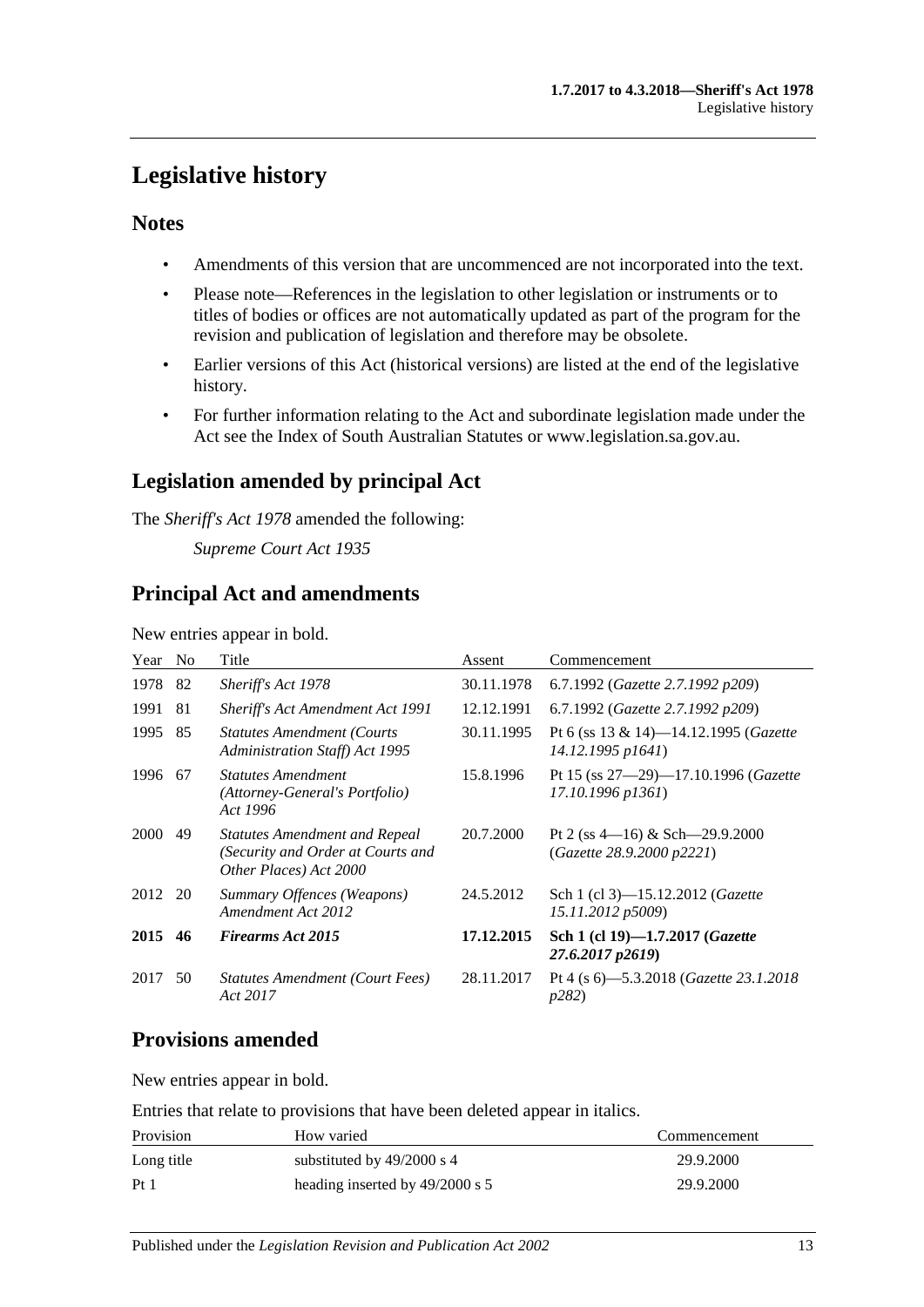# **Sheriff's Act 1978—1.7.2017 to 4.3.2018**

Legislative history

| s <sub>2</sub>                      | deleted by $49/2000 s 16$ (Sch)                    | 29.9.2000  |
|-------------------------------------|----------------------------------------------------|------------|
| s <sub>3</sub>                      | amended by 81/1991 s 3                             | 6.7.1992   |
|                                     | deleted by 49/2000 s 16 (Sch)                      | 29.9.2000  |
| s <sub>4</sub>                      |                                                    |            |
| s(4(1))                             | s 4 redesignated as s $4(1)$ by $49/2000$ s $6(d)$ | 29.9.2000  |
| Administrator                       | inserted by $49/2000$ s $6(a)$                     | 29.9.2000  |
| court                               | substituted by $81/1991$ s $4(a)$                  | 6.7.1992   |
|                                     | amended by 67/1996 s 27                            | 17.10.1996 |
|                                     | amended by $49/2000$ s $6(b)$                      | 29.9.2000  |
| judge                               | substituted by $81/1991$ s $4(b)$                  | 6.7.1992   |
| participating body                  | inserted by $49/2000$ s $6(c)$                     | 29.9.2000  |
| premises of a<br>participating body | inserted by $49/2000$ s $6(c)$                     | 29.9.2000  |
| principal officer                   | inserted by $49/2000$ s $6(c)$                     | 29.9.2000  |
| proceedings                         | inserted by $49/2000$ s $6(c)$                     | 29.9.2000  |
| restricted item                     | inserted by $49/2000$ s $6(c)$                     | 29.9.2000  |
|                                     | amended by 20/2012 Sch 1 cl 3                      | 15.12.2012 |
|                                     | amended by 46/2015 Sch 1 cl 19                     | 1.7.2017   |
| security officer                    | inserted by $49/2000$ s $6(c)$                     | 29.9.2000  |
| s(4(2)                              | inserted by $49/2000$ s $6(d)$                     | 29.9.2000  |
| Pt 2                                | heading inserted by 49/2000 s 7                    | 29.9.2000  |
| s <sub>5</sub>                      | substituted by 81/1991 s 5                         | 6.7.1992   |
| s 5(3)                              | amended by 85/1995 s 13                            | 14.12.1995 |
| s <sub>6</sub>                      | substituted by 81/1991 s 5                         | 6.7.1992   |
| s(6(1))                             | amended by 85/1995 s 14(a)                         | 14.12.1995 |
| s(6(2))                             | amended by 85/1995 s 14(b)                         | 14.12.1995 |
| s 6(4)                              | amended by 49/2000 s 8                             | 29.9.2000  |
| s 7                                 |                                                    |            |
| s $7(1)$ and $(3)$                  | amended by 49/2000 s 16 (Sch)                      | 29.9.2000  |
| s <sub>8</sub>                      | amended by 81/1991 s 6                             | 6.7.1992   |
|                                     | amended by 49/2000 s 16 (Sch)                      | 29.9.2000  |
| s 9                                 |                                                    |            |
| $s \, 9(1)$                         | amended by 49/2000 ss 9, 16 (Sch)                  | 29.9.2000  |
| $s \, 9(2)$                         | amended by 49/2000 s 16 (Sch)                      | 29.9.2000  |
| Pt 3                                | inserted by 49/2000 s 10                           | 29.9.2000  |
| Pt 4                                | heading inserted by 49/2000 s 11                   | 29.9.2000  |
| s 10                                | substituted by 81/1991 s 7                         | 6.7.1992   |
|                                     | substituted by 49/2000 s 12                        | 29.9.2000  |
| s 11                                |                                                    |            |
| s 11(1)                             | amended by $67/1996$ s $28(a)$ , (b)               | 17.10.1996 |
|                                     | substituted by $49/2000$ s $13(a)$                 | 29.9.2000  |
| s 11(2)                             | amended by 49/2000 s 16 (Sch)                      | 29.9.2000  |
| s 11(3)                             | substituted by 49/2000 s 13(b)                     | 29.9.2000  |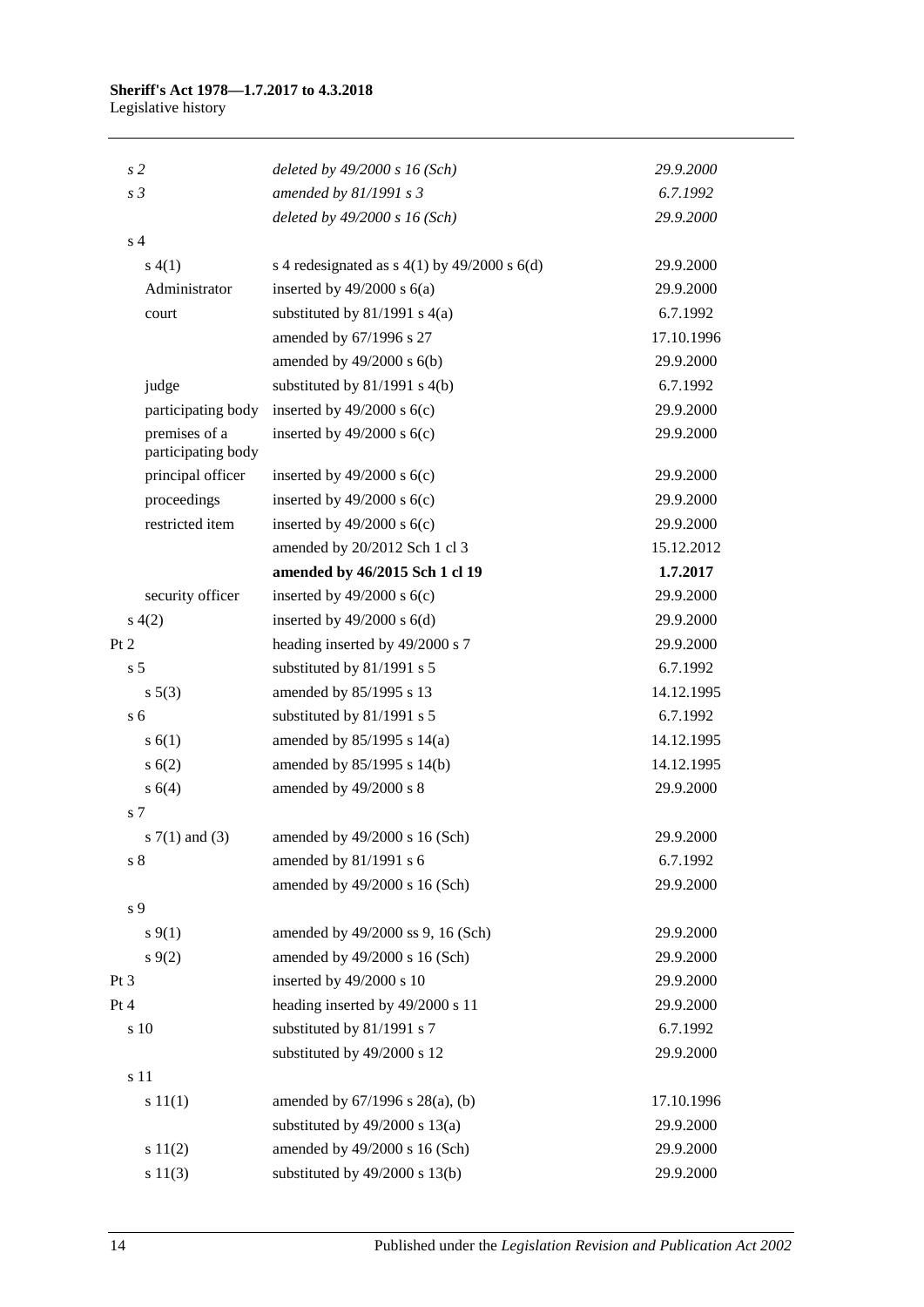| deleted by $49/2000 s 13(c)$                          | 29.9.2000  |
|-------------------------------------------------------|------------|
| inserted by $67/1996$ s $28(c)$                       | 17.10.1996 |
| substituted by $49/2000$ s 13(d)                      | 29.9.2000  |
|                                                       |            |
| amended by $81/1991$ s 8                              | 6.7.1992   |
| amended by $49/2000$ s 16 (Sch)                       | 29.9.2000  |
| amended by $81/1991$ s 8                              | 6.7.1992   |
| amended by 81/1991 s 8                                | 6.7.1992   |
| amended by $49/2000$ s 16 (Sch)                       | 29.9.2000  |
| deleted by $49/2000 s 16$ (Sch)                       | 29.9.2000  |
| amended by 49/2000 s 16 (Sch)                         | 29.9.2000  |
| inserted by $49/2000$ s 14                            | 29.9.2000  |
|                                                       |            |
| inserted by $49/2000$ s $15(d)$                       | 29.9.2000  |
| s 16 amended by 67/1996 s 29                          | 17.10.1996 |
| s 16 amended by 49/2000 ss $15(a)$ —(c), 16 (Sch)     | 29.9.2000  |
| s 16 redesignated as s $16(4)$ by $49/2000$ s $15(d)$ | 29.9.2000  |
|                                                       |            |

# **Transitional etc provisions associated with Act or amendments**

### *Statutes Amendment (Courts Administration Staff) Act 1995*

### **20—Transitional provision**

(1) An appointment to a non-judicial office or position made or purportedly made before the commencement of this Act in accordance with an Act that is amended by this Act will be taken to have been duly made under the statutory provisions that, as amended by this Act, provide for the making of such an appointment as if this Act had been enacted and in force at the relevant time.

## *Statutes Amendment and Repeal (Security and Order at Courts and Other Places) Act 2000*

### **24—Transitional provision**

- (1) A person who was, immediately before the commencement of this section, employed as a court orderly subject to the *Public [Sector Management Act](http://www.legislation.sa.gov.au/index.aspx?action=legref&type=act&legtitle=Public%20Sector%20Management%20Act%201995) 1995* continues in employment as a sheriff's officer and member of the staff of the State Courts Administration Council and will be taken to have been appointed by the sheriff as a security officer.
- (2) A person who was, immediately before the commencement of this section, employed as a court orderly but not subject to the *[Public Sector Management Act](http://www.legislation.sa.gov.au/index.aspx?action=legref&type=act&legtitle=Public%20Sector%20Management%20Act%201995) 1995* continues in employment as a sheriff's officer appointed under s 6(3) of the *[Sheriff's Act](http://www.legislation.sa.gov.au/index.aspx?action=legref&type=act&legtitle=Sheriffs%20Act%201978) 1978* on the same terms and conditions as applied to the person's employment as a court orderly immediately before that commencement and will be taken to have been appointed by the sheriff as a security officer.
- (3) Nothing in this section—
	- (a) affects an employee's remuneration; or